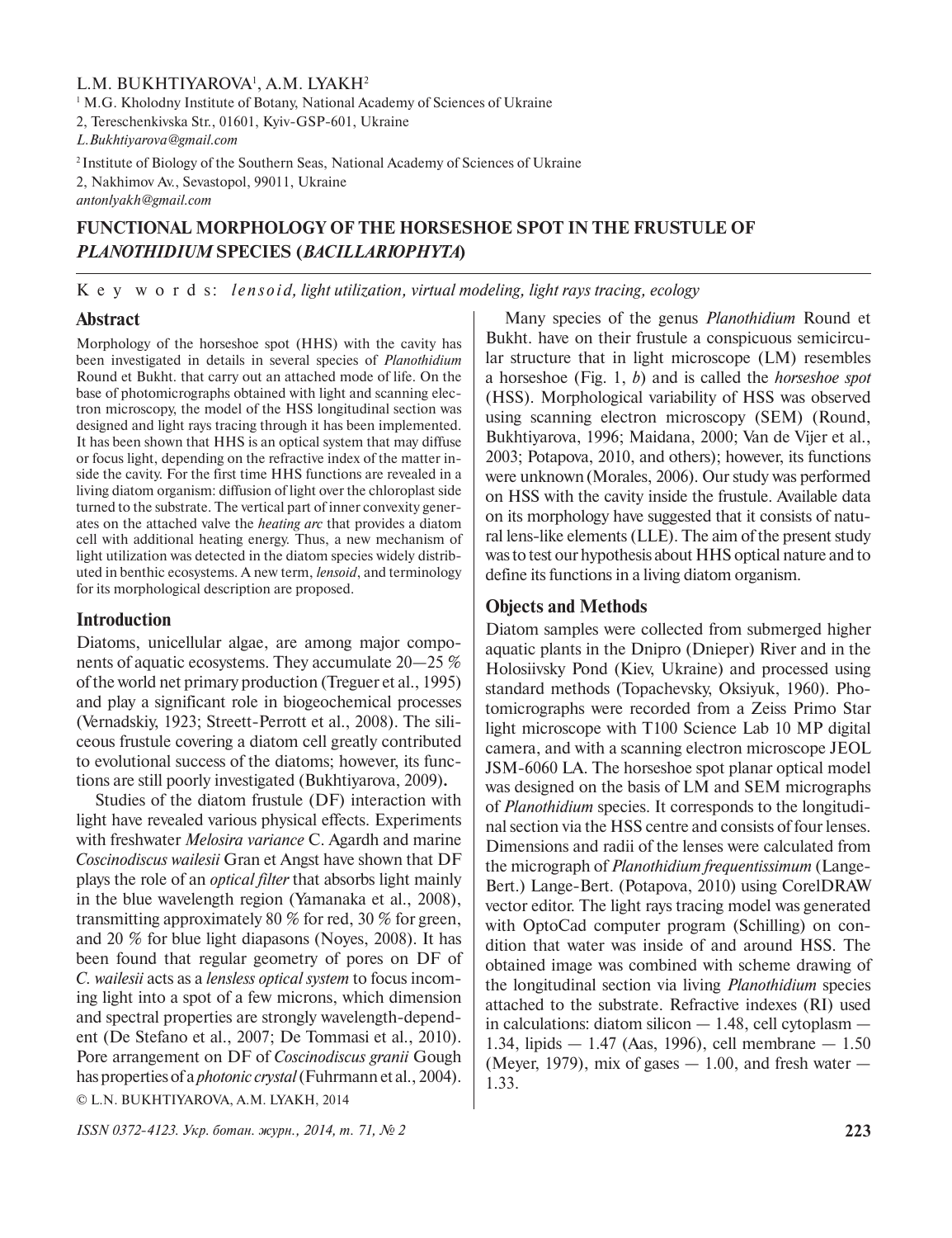Fig. 1. Horseshoe spot (HSS) on the rapheless valve of *Planothidium* species*. P. lanceolatum*, raphe (*a*) and rapheless (*b*) valves of the same frustule; *Planothidium* sp., view from the lateral frustule side (*c*); *Planothidium* sp. 1, inside valve surface (*d*); *Planothidium* sp. 2, outside (*e*) and inside valve surface (*f*). FL, flange, arrow; CP, cavity port, pair of opposite arrows*.* Scale bars: *a—c* = 5 µm, LM; *d—f* = 2 µm, SEM



## **Results and Discussion**

A significant character of *Planothidium* species is *frustule heterovalvity* – different morphology of both valves in the same frustule (Bukhtiyarova, 2006). In particularly, the raphe valve (RV) has the *raphe*, two long through slits, lacking in a rapheless valve (RLV). The horseshoe spot is always disposed on RLV along the transapical axis and displaced asymmetrically to one valve side (Fig. 1, *b—f*).

Observations of HSS with SEM have revealed that in some species a second convexity on the inner RLV surface is adjoined to the outer one, and they form a cavity with a lateral port (CP) (Fig. 1, *d*, *f*, CP pair of opposite arrows). Both HSS convexities are smooth, without any kind of perforations, and consist of homogenous silica. Morphology of HSS corresponds to an optical system formed by its inner (Fig. 2,  $ISL$  — inner siliceous lens) and outer (Fig. 2, OSL — outer siliceous lens) siliceous convexities, a lens-shaped cavity between them (Fig. 2, CL — cavity lens) on RLV and the convex imperforated part of RV under HSS (Fig. 2, *a*, RVSL — siliceous lens on raphe valve).

**The light tracing via HSS virtual model** has shown that at different conditions such optical system may diffuse or focus sunlight (Fig. 2). These processes are



Fig. 2. Light rays tracing via an optical model of a horseshoe spot (HSS) in *Planothidium* species. Influence of different filling matters in the cavity between siliceous convexities on the light rays tracing: cytoplasm slightly diffuses (*a*), gas mix strongly diffuses (*b*), lipids focuse (*c*) light rays. Focusing of light rays that pass via vertical parts of HSS (*d*); the same rays tracing via frustule by HSS (*d*, dotted lines). RV, raphe valve; RLV, rapheless valve; OSL, outer siliceous lens; ISL, inner siliceous lens; CL, lens-shaped cavity; RVSL, raphe valve siliceous lens; HA, heating arc; CP, cavity port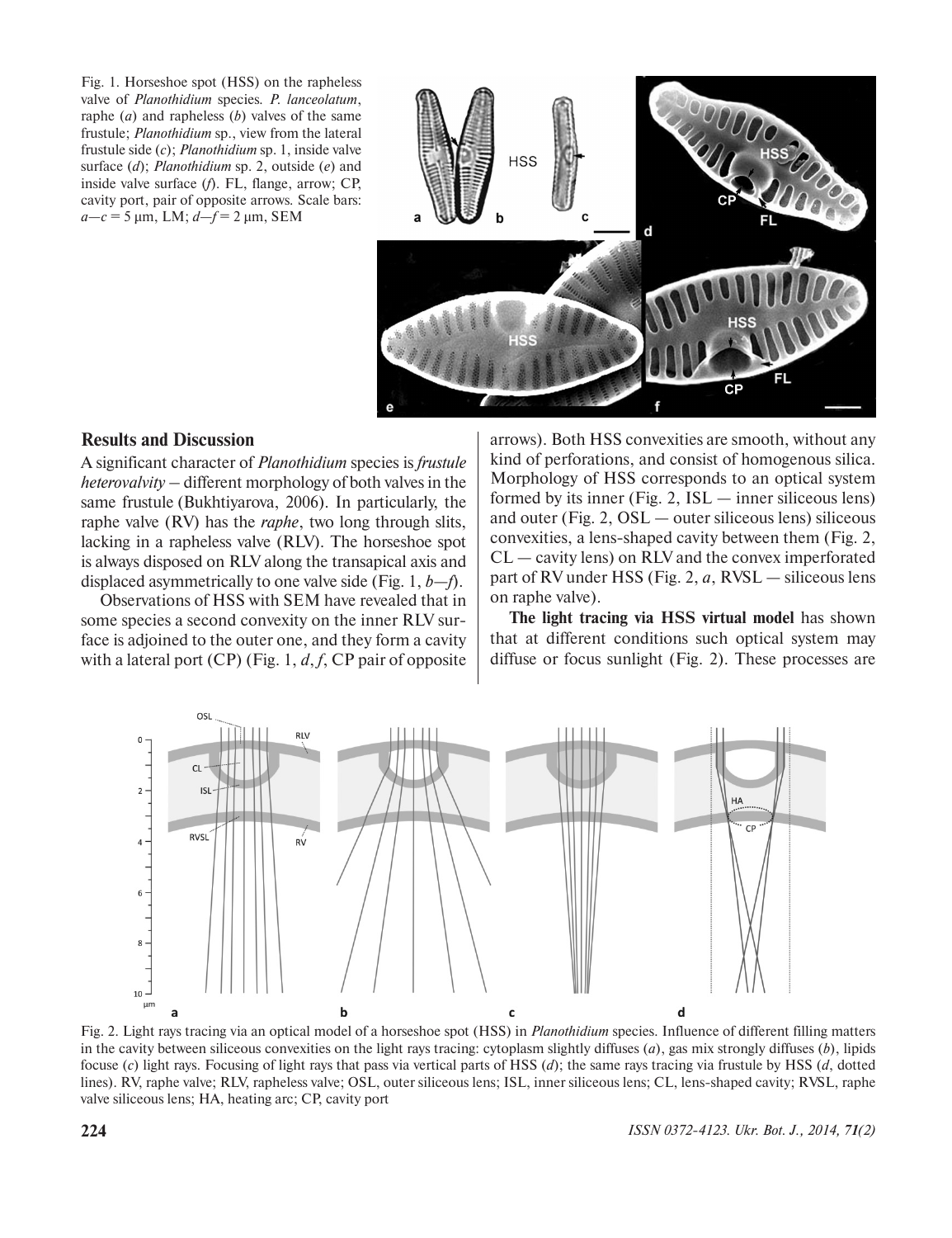determined by refractive index of filling matter (fm) in the cavity between inner and outer siliceous convexities (Fig. 2, *a*). Сell cytoplasm, produced by cell lipids or mix of carbonic gas with oxygen, potentially can be present inside the cavity; therefore the light rays tracing through these matters was tested on HSS model. The matter with interfacial  $RI<sub>fm</sub>=1.40$  does not change the light rays trajectory. Filling matter with lower  $RI_{\text{fm}}$ diffuses light (Fig. 2, b), with higher  $RI<sub>fm</sub>$  value — focuses light (Fig. 2, *c*). Intensity of diffusion also depends on the  $RI<sub>fm</sub>$  value: the lower is the  $RI<sub>fm</sub>$  value, the more intense diffusion (Fig. 2, *a*, *b*). After proceeding through the vertical parts of ISL, the light is focused on RV (Fig. 2, *d*) that is additional evidence of HSS optical properties. The light rays that avoid HSS and pass via imperforated frustule parts do not decline from the initial trajectory (Fig. 2, *d*, dotted rays). Thus, it was confirmed that HSS is an optical system with lens-like elements.

**Illumination of a chloroplast**. Further, we have tried to elucidate LLE functions in a diatom unicellular organism. Species of *Planothidium* often dominate in attached benthic assemblages (Wojtal, 2013). They can be attached to various solid substrates: macroalgae, higher plants, stones and sand, reinforced constructions, plastic etc. The raphe valve is always attached to substrate and the rapheless valve is turned towards the light source.

In a living diatom, the chloroplast is tightly pressed to RLV around LLE; however, it does not overlay them (Fig. 3, *a*). The *flanges* on ISL free edge (Fig. 1, *d*, *f*, FL, arrow) together with the lateral frustule side prevent cytoplasm from entering inside the cavity between two siliceous lenses. It is therefore most likely that the filling matter inside the cavity is carbonic gas  $(CO_2)$  and oxygen  $(O_2)$ . The most verisimilar light rays tracing via LLE corresponds to Fig. 2, *b,* that means that LLE disperse light in living *Planothidium* cells. This pattern of light rays tracing via LLE is combined with a scheme drawing of an apical section via whole diatom cell with protoplast (Fig. 3, *c*). The light rays, passed through LLE, reflect from RV, attached to the opaque substrate, and turned to substrate chloroplast side accepts reflected light (Fig. 3, *c*). Our model has allowed to detect the evolution trend of frustule development towards improvement of chloroplast illumination. However, we understand that real light transmission via LLE is much more complex because areola areas (Fig. 3, *b*, Ar) reflect light in other manner than the costae (Fig. 3, *b*, Cs) and smooth imperforated RV parts. Cell membrane (Fig. 3, *b*, CM), adjacent to the inner frustule surface, slightly influences on light rays tracing via the model due to its minor thickness.

*ISSN 0372-4123. Укр. ботан. журн., 2014, т. 71, № 2* **225**



Fig. 3. Light rays tracing via lens-like elements (LLE) in living cell of *Planothidium* species. Living cell of *Planothidium* sp. (*a*): Chl, chloroplast; Cyt, cytoplasm. Enlarged fragment of fig. 3, *c* (*b*): RV, raphe valve; RLV, rapheless valve; Ar, section through areolae; Cs, costa; CM, cell membrane. Influence on light rays tracing of the angles of light incidence,  $0^{\circ}(c)$ ,  $15^{\circ}(d)$ ,  $30^{\circ}(e)$ ,  $45^{\circ}$ (*f*). Scale bar =  $10 \mu m$ , LM

The field of light dispersion formed by LLE depends on the angle of rays incidence. The more the angle of incidence, the larger the field of light dispersion covers the chloroplast (Fig. 3, *c—d*). The angle of sunlight incidence varies during a year season and day time; therefore, LLE illuminate different parts of a chloroplast for a day time. When illumination is insufficient, LLE compensate lack of light (Fig. 3, *f*). For instance, better chloroplast illumination can be observed when substrate is situated vertically or at different angles regarding to the bottom of a water body.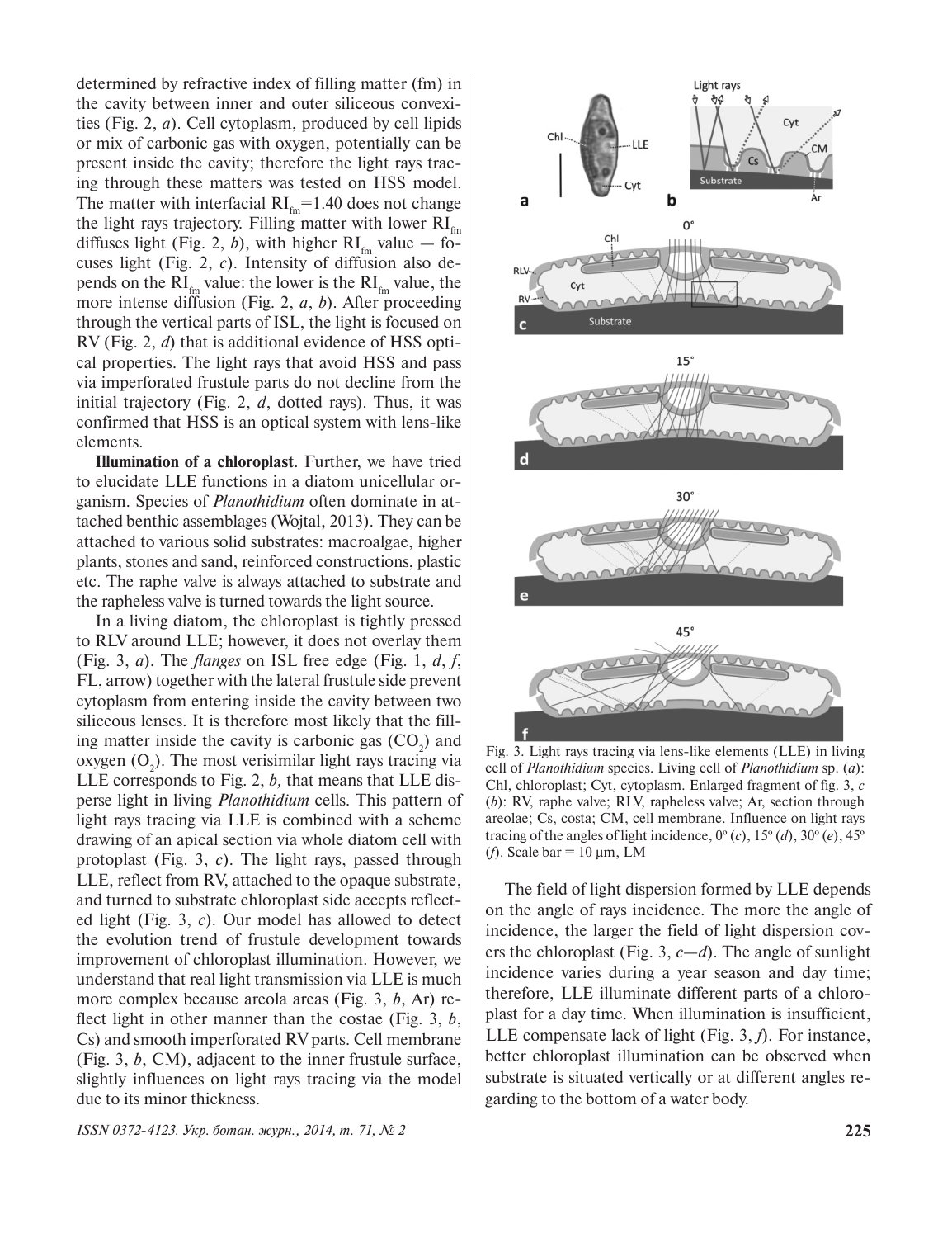**Heating effect of LLE.** Vertical walls of ISL focus light on RV on which the *heating arc* (HA) is formed (Fig. 2, *d*, HA). Based on our calculations, the HA diameter of *P. frequentissimum* was about 1.8 µm (67 % of LLE bases diameter), its width is equal to LLE thickness and corresponded to about 0.4 µm. We have presumed that such adaptation to supplying the protoplast with heat energy gives the diatom species advantages in cold seasons and in climate conditions with low temperatures. This suggestion is confirmed by frequent records of *Planothidium s*pecies with LLE from corresponding habitats: *P. frequentissimum, P. oestrupii* (Cleve-Euler) Round et Bukht., were found in Chukotka, a northeastern region of Russia (Kharitonov and Genkal, 2012); *P. fragilarioides* (Petersen) Round et Bukht. *—* in Chukotka (Kharitonov and Genkal, 2012), Victoria Island, Canadian Arctic Archipelago, Canada (Van de Vijer et al., 2003).

We still do not know other effects that LLE cause in a living diatom; however, these peculiar patterns of light utilization in a single-cell organism are amazing for human imagination.

**Terminology.** The proposed new terms for description of diatom frustule morphology take into account HHS optical properties and functions. They are defined on earlier suggested universal basis that includes the following concepts. *Basic element of the diatom frustule* (*db-element*) is a morphologically detached, homogeneous part of the frustule that possesses special physical-chemical features and provides primary basis for the frustule hierarchical construction. *Morph of the diatom frustule* (*df-morph*) is a compound structural unit of the frustule that is constructed of db-elements or/ and structural units of lower orders, performs particular functions in a diatom organism, and has its own evolutionary history. Size scale is included in the definitions since physical properties of any material depend on dimensions of its structural particles (Bukhtiyarova, 2009).

*Lensoid* (*лінзоїд* in Ukr., *линзоид* in Rus.) — unique micro df-morph of the first order that consists of lenslike elements, additional db-elements, and serves for utilization of light energy (Fig. 1, *b—f*).

*Lens-like element* (*лінзовидний елемент* in Ukr., *линзовидный элемент* in Rus.) — unique micro dbelement in form of smooth imperforated siliceous convexity (Fig. 2, *a*, OSL, ISL).

*Cavity lens* (*лінзовидна порожнина* in Ukr., *линзовидная полость* in Rus.) — unique micro db-element in form of lens-like hollow in lensoid (Fig. 2, *a*, CL).

*Cavity port* (*вхід лінзовидної порожнини* in Ukr., *вход линзовидной полости* in Rus.) — entrance to the cavity lens (Fig. 1, *d*, *f*, 2d, CP)*.*

*Flange* (*фланець* in Ukr., *фланец* in Rus.) unique micro (nano) db-element in form of a smooth imperforated siliceous plate around the free edge of a lens-like element (Fig. 1, *d*, *f*, FL).

*Heating arc* (*теплова дуга* in Ukr., *тепловая дуга* in Rus.) — arc-like area on the valve of a diatom frustule where the lensoid focuses light rays (Fig. 2, *d*, HA).

## **Conclusion**

For the first time, physical properties of the horseshoe spot on a diatom frustule were substantiated as an optical system with lens-like elements. In a living diatom, it disperses sunlight over the chloroplast side turned to the substrate and forms on the valve a heating arc supplying a diatom cell with additional heat energy. A new term, *lensoid*, reflects optical properties of this df-morph and its functions in diatom unicellular organisms. The new mechanism of light utilization is revealed that is realized by lens-like elements on the diatom frustule. Attached diatoms play a significant role in benthic ecosystems; therefore, the understanding of their adaptation to insufficient illumination and low temperature conditions are the key issues in aquatic ecology and evolution of benthic organisms.

## REFERENCES

- *Aas E.* Refractive index of phytoplankton derived from its metabolite composition // J. Plankton Res*. —* 1996. — **18**. — P. 2223—2249.
- *Bukhtiyarova L.N*. Additional data on the diatom genus *Karayevia* and a proposal to reject the genus *Kolbesia* // Nova Hedwigia. — 2006. — **130**. — P. 85—96.
- *Bukhtiyarova L.N.* Frustule functions and functional morphology of *Bacillariophyta* // Algologia. — 2009. — **19**(3). — C. 321—331.
- *De Stefano L., Rea I., Pendina I., De Stefano M., Moretti L.* Lensless light focusing with the centric marine diatom *Coscinodiscus wailesi* // Optics Express**.** — 2007. — **15**(26). — P. 18082—18088.
- *De Tommasi E., Rea I., Mocella V., Moretti L., De Stefano M., Rendina I. and De Stefano L.* Multiwavelength study of light transmitted through a single marine centric diatom // Optics Express. — 2010. — **18,** Issue 12. — P. 12203—12212.
- *Fuhrmann T., Landwehr S., El Rharbi-Kucki, Sumper M.* Diatoms as living photonic crystals // Appl. Phys. — 2004. — B **78**. — P. 257—260.
- [*Kharitonov V.G., Genkal S.I*.] *Харитонов В.Г., Генкал С.И.*  Диатомовые водоросли озера Эльгыгытгын и его окрестностей (Чукотка). — Магадан: МПО СВНЦ ДВО РАН, 1912. — 402 с.